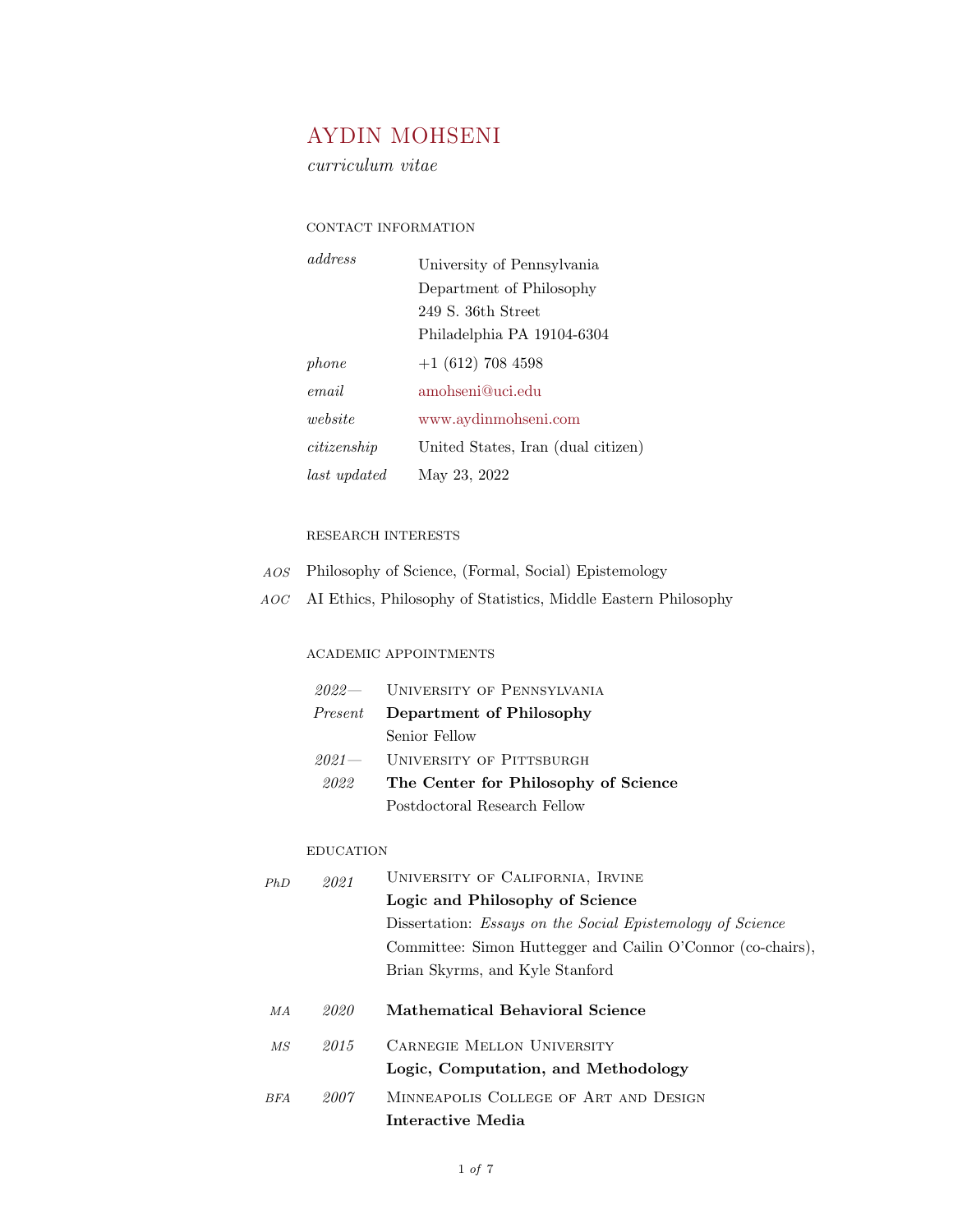PEER-REVIEW JOURNAL ARTICLES

- $A_5$  LaCroix, T. & A. Mohseni (forthcoming) "The Tragedy of the AI Commons." Synthese.
- $A_4$  Mohseni, A., & C. Williams (2020) "Truth and Conformity on Networks." Erkenntnis 86(6), 1509-1530.
- A3 Mohseni, A., O'Connor, C., & H. Rubin (2019) "On the Emergence of Minority Disadvantage: Testing the Red King Hypothesis." Synthese, 198(2), 5599–5621.
- A2 Barrett, J., Skyrms, B., & A. Mohseni (2019). "Self-Assembling Networks." British Journal of Philosophy of Science, 70(2), 301–325.
- A1 Mohseni, A. (2019). "Stochastic Stability and Disagreements Between Dynamics." Philosophy of Science, 86(3), 497-521.

ARTICLES UNDER REVIEW (†  $\equiv$  revise & resubmit.)

- R3 Mohseni, A. "HARKing: From Misdiagnosis to Misprescription"†
- R2 Mohseni, A. "Limitations of Equilibrium Concepts in Evolutionary Games"†
- R1 Mohseni, A. "Intervention and Backfire in the Replication Crisis"

WORKS IN PROGRESS ( $\ddagger \equiv$  commissioned articles.)

- W8 **Mohseni, A.** & D. Herrmann "Why the Social Sciences are Hard"
- W7 Mohseni, A., O'Connor, C., & J. Weatherall "Journalistic Practice and the Public Perception of Science"
- W6 Mohseni, A. "Changing Scientific Norms: Epistemic Trade-Offs from Classical and Bayesian Perspectives"
- W<sub>5</sub> Stanford, K. & **A. Mohseni** "Cooperation and Folk Moral Relativism"
- W4 **Mohseni, A.** & S. Huttegger "Are Nash Equilibria Rational?"
- W3 Mohseni, A. "Stochasticity and Intermediate Regimes"
- W<sub>2</sub> Mohseni, A. "What is the Scientific Method?" appearing in Science and Ethics. (Ed.) Monroe, K. University of California Press.‡
- W<sub>1</sub> Mohseni, A. "Recent Computational Work in Social Epistemology of Science." American Philosophical Quarterly.‡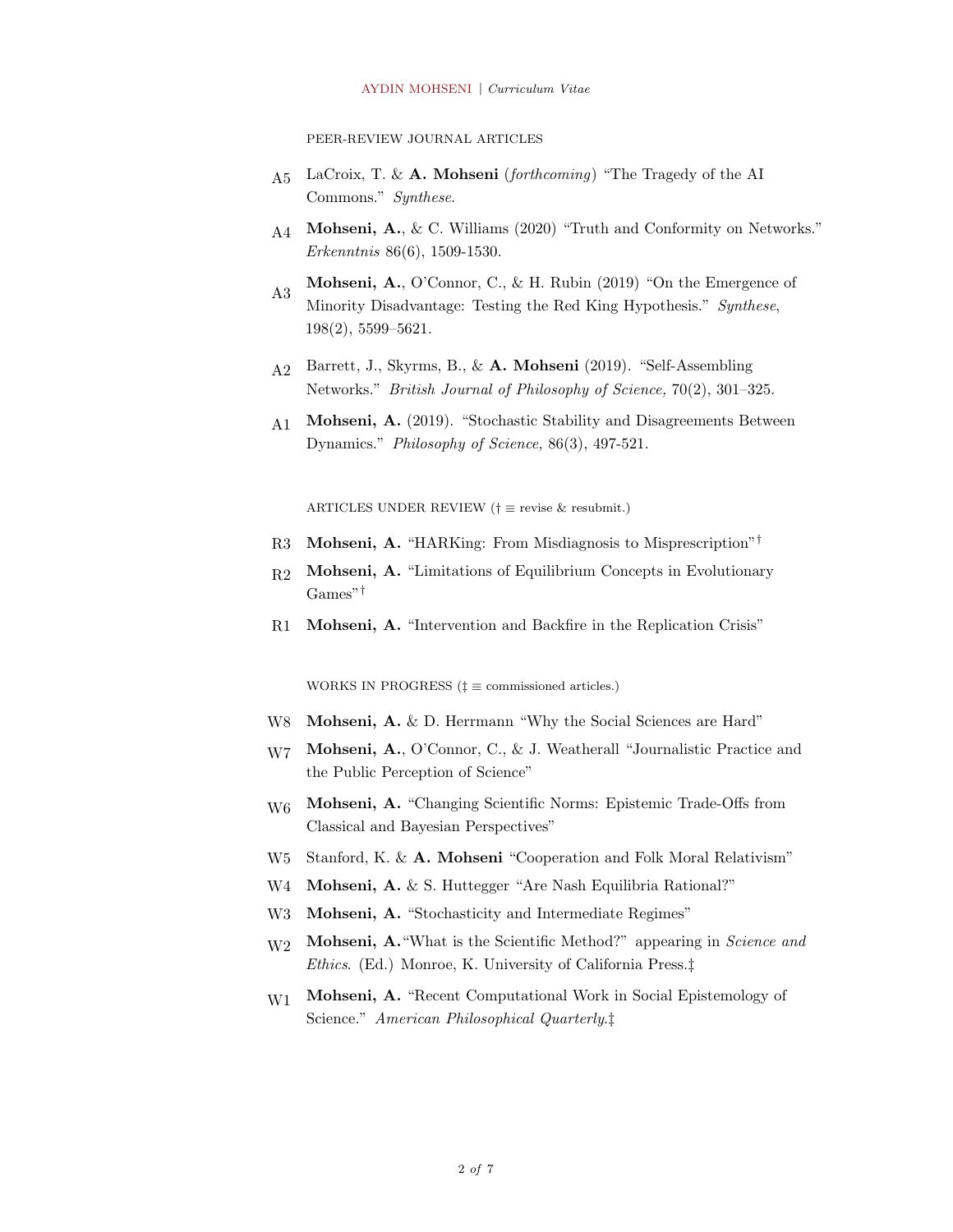RESEARCH PRESENTATIONS (†  $\equiv$  invited;  $\ddagger \equiv$  commenter;  $* \equiv$  poster.)

P8 "HARKing: from Misunderstanding to Misprescription" †Scientific Progress: Individual and Collective · Amsterdam 2022 Society for Philosophy and Psychology Annual Meeting · Virtual 2021 †Center for Philosophy of Science, Lunch Time Talk · Pittsburgh 2021 ANPOSS/ENPOSS/POSS-RT Joint Conference · Tokyo 2021 P7 "Intervention and Backfire in the Replication Crisis" Philosophy of Science Association Biennial · Baltimore 2021 Society for Philosophy of Science in Practice Biennial · Lansing 2020 †Public Choice Society Annual Meeting · Newport Beach 2020 Philosophy of Social Science Round Table · Atlanta 2020 12th Munich-Sydney-Tilburg/Turin (MuST) Conference in Philosophy of Science · Munich 2019 P6 "On the Emergence of Minority Disadvantage" †APA: Central Division Meeting · Denver 2019 APA: Pacific Division Meeting · Vancouver 2019 Agent-Based Models in Philosophy Conference · Bochum 2019 †Philosophy, Politics & Economics Society Meeting · New Orleans 2019 †Philosophy and Complex Systems Seminar · Moscow 2018 P5 ‡"Ungrounded Payoffs" †Formal Epistemology Workshop · Toronto 2018 P4 "Truth and Conformity on Networks" Philosophy of Science Association Biennial · Seattle 2018 Computational Modeling in Philosophy Conference · Munich 2018 †Formal Social Epistemology Workshop · Irvine 2018 IMBS Luce Graduate Student Conference · Irvine 2017 P3 "Stochastic Stability and Disagreements Between Dynamics" Generalized Theory of Evolution Conference · Dusseldörf 2018 Infinite Idealizations in Science Conference · Munich 2017 <sup>∗</sup>Philosophy of Science Association Biennial · Atlanta 2016 <sup>∗</sup>PNAS: The Extension of Biology Through Culture · Irvine 2016 IMBS Luce Graduate Student Conference · Irvine 2016 P2 "Self-Assembling Networks" IMBS Luce Graduate Student Conference · Irvine 2015 P1 "Limitations of Equilibrium Concepts in Evolutionary Games" International Society for History, Philosophy & Social Studies of Biology Biennial Meeting · Montreal 2015 Decisions, Games and Logic Conference · London 2015

AWARDS & FELLOWSHIPS

UCI School of Social Sciences Outstanding Scholar Award · 2020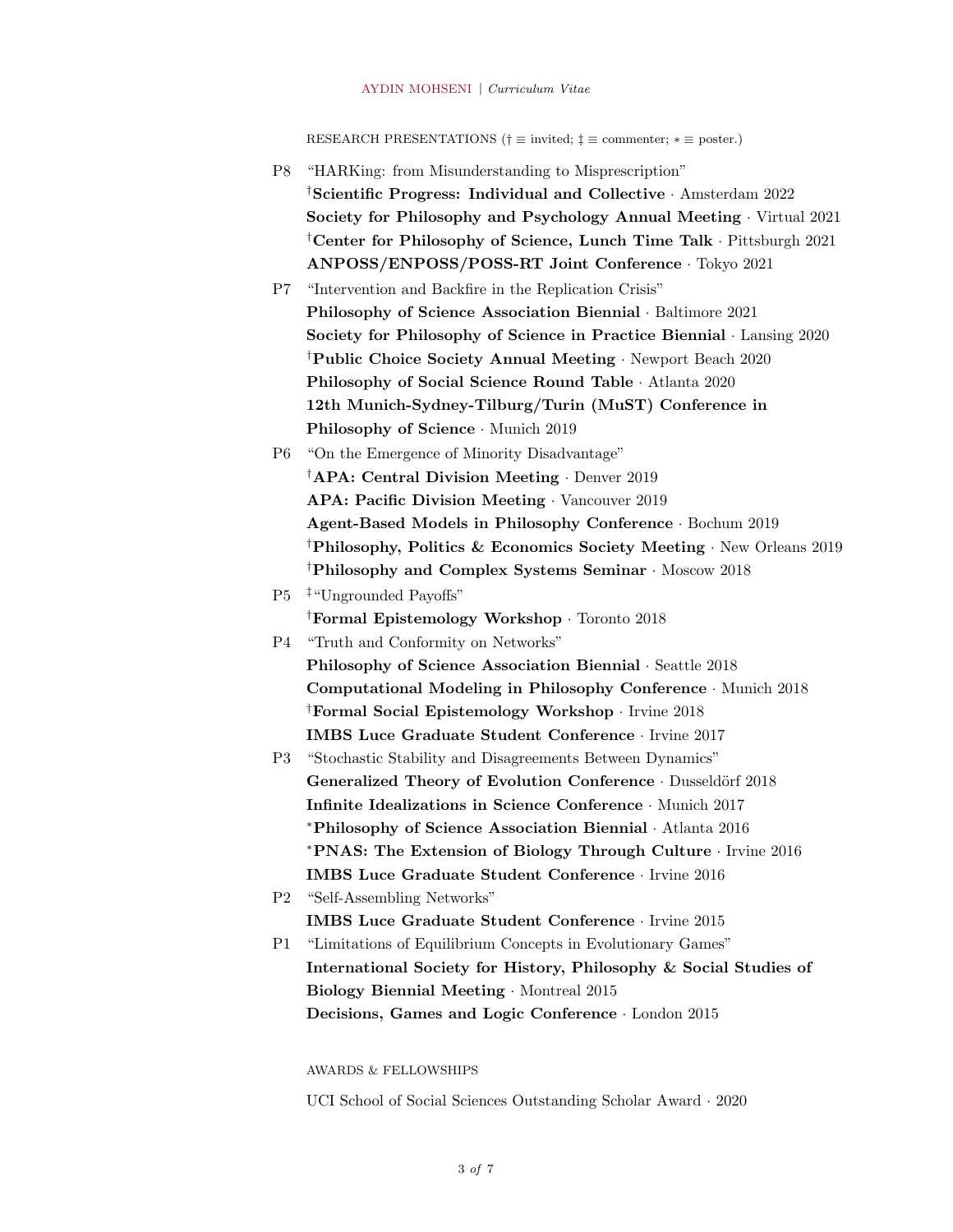Christian Werner Research Fellowship · 2020 NSF Graduate Research Assistantship (Grant 1922424 for "Consensus, Democracy, and the Public Understanding of Science"; PIs Cailin O'Connor & James Weatherall) · 2019 NSF Graduate Research Assistantship (Grant 1535139 for"Social Dynamics and Epistemic Communities"; PI Cailin O'Connor) · 2016-2019 UCI DTEI Pedagogical Fellowship · 2019 IMBS Summer Research Fellowship · 2018 UCI Associate Dean Fellowship · 2018 UCI School of Social Science Merit Scholarships · 2015-2020 CMU Merit Scholarships · 2013-2015

#### TEACHING EXPERIENCE

| Making Modern Science    | Instructor         | UCI         | Fall 2020     |
|--------------------------|--------------------|-------------|---------------|
| Intro to Inductive Logic | Instructor         | UCI         | Summer 2020   |
| Interm Statistics        | Teaching Assistant | <b>UCI</b>  | Winter 2020   |
| Game Theory & Politics   | Teaching Assistant | <b>UCI</b>  | Spring 2019   |
| Voting Theory            | Guest Lecturer     | UCI         | Winter 2019   |
| Interm Macro Economics   | Teaching Assistant | <b>UCI</b>  | Spring 2018   |
| Bayesian Epistemology    | Guest Lecturer     | UCI         | Winter 2018   |
| Interm Statistics        | Teaching Assistant | UCI         | Fall 2017     |
| Intro to Game Theory     | Teaching Assistant | <b>UCI</b>  | Winter 2017   |
| Intro to Inductive Logic | Teaching Assistant | <b>UCI</b>  | Spring $2016$ |
| Philosophy of Biology    | Teaching Assistant | UCI         | Winter 2016   |
| Intro to Logic           | Grader             | <b>CMU</b>  | Summer 2015   |
| Web Design               | Instructor         | <b>MCAD</b> | Spring $2013$ |
| Web Development          | Instructor         | <b>MCAD</b> | Fall 2012     |

## TEACHING TRAINING

| UCI DTEI Mentoring Excellence Program workshops · 2020                      |
|-----------------------------------------------------------------------------|
| Mentoring Across Differences $\cdot$ Spring 2020                            |
| Balancing Academics and Wellness Winter 2020                                |
| UCI DTEI Certificate of Teaching Excellence $\cdot$ 2019                    |
| UCI DTEI Certificate of Course Design $\cdot$ 2018                          |
| UCI course in advanced course design: Uni Stu $390Z \cdot 2020$             |
| UCI courses in pedagogy: Uni Stu 390X, S90A, 390B, and $390C \cdot 2018-19$ |
| UCI Diversity and Inclusion in the Classroom workshops $\cdot$ 2019-20      |
| Inclusive Course Design Workshop $\cdot$ Winter 2020                        |
| Inclusive Classroom Practices and Pedagogies Workshop · Spring 2019         |
| Enhancing Diversity and Equitable Inclusion Workshop · Fall 2019            |
| UCI Teaching Assistant Professional Development Program $\cdot$ 2015        |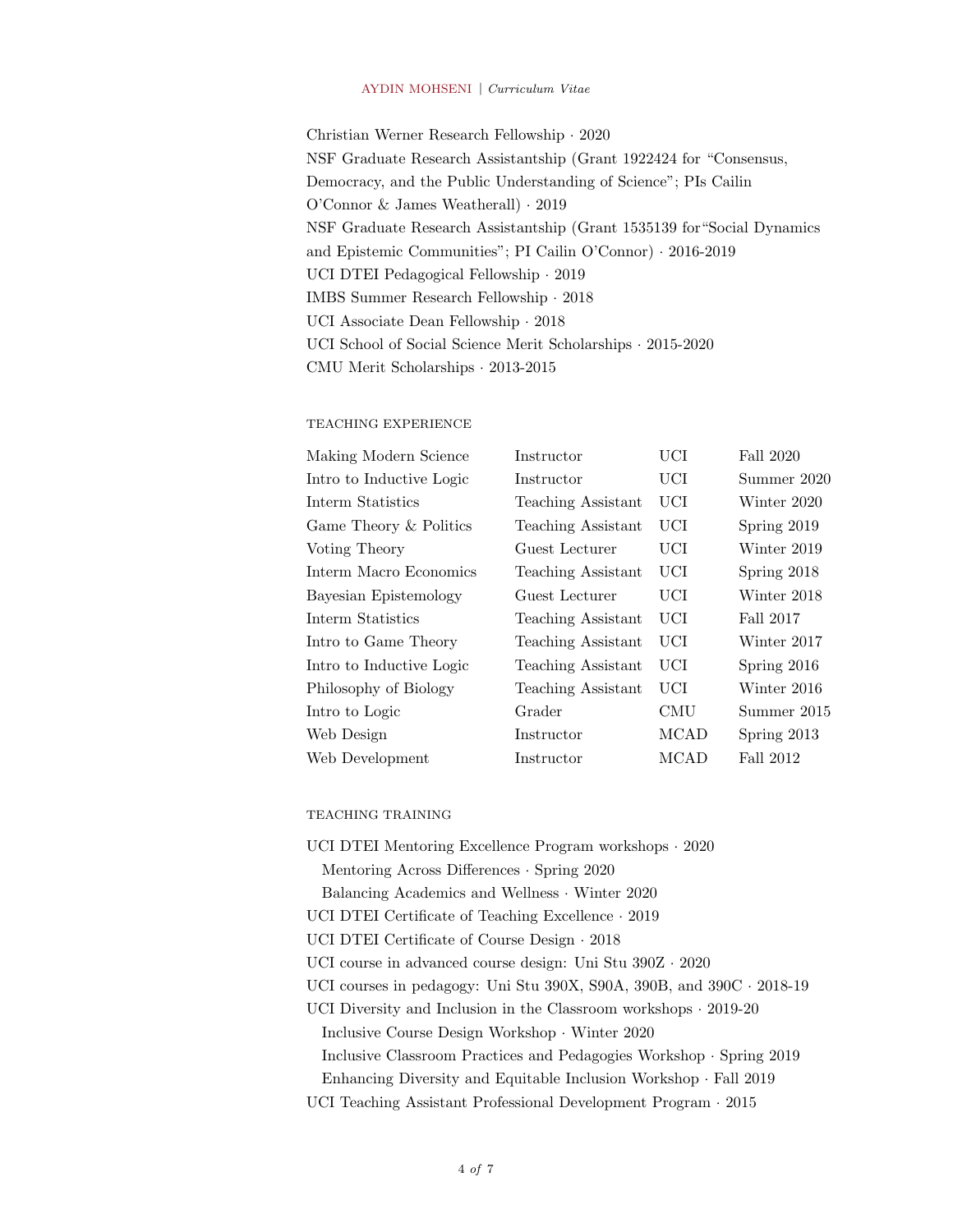#### PROFESSIONAL SERVICE

Referee (Journals) · Philosophy of Science, The British Journal for the Philosophy of Science, Studies in History and Philosophy of Science C: Studies in History and Philosophy of Biological and Biomedical Sciences, Synthese, Theoria, American Philosophical Quarterly Referee (Books) · Pittsburgh University Press

Referee (Conferences) · Formal Epistemology Workshop (2020), Agent Based Models in Philosophy (Spring 2019), PSA Poster Committee (2022) Workshop Designer and Presenter · Twelve-hour TA Professional Development Program workshop for philosophy grad students (Fall 2019), two-hour workshops on diversity & inclusion for graduate students in the school of social sciences (Winter 2020, Spring 2020) Organizer · Philosophy of Science Association Symposium Panel on "Modeling the Social Structure of Science" (Fall 2021) Program Facilitator · LPS Summer Diversity Workshop (Summer 2020), 17th Annual Formal Epistemology Workshop (Spring 2020), Formal Social Epistemology Workshop (Spring 2018), Philosophy of Machine Learning Conference (Spring 2018), Medical Knowledge in a Social World Conference (Spring 2016) Public Outreach Volunteer · Public Philosophy Booth, Long Beach Farmer's Market (2020), Center for Open Science Ambassador

#### LANGUAGES

English (fluent) primary language of education Persian (native) fluent oral skills, 4 years writing instruction Moroccan Arabic (advanced) certified proficiency, 2 years living in Morocco

PROFESSIONAL SOCIETIES

Center for Open Science (Ambassador) Philosophy of Science Association International Society for History, Philosophy, and Social Studies of Biology Philosophy, Politics, and Economics Society American Philosophical Association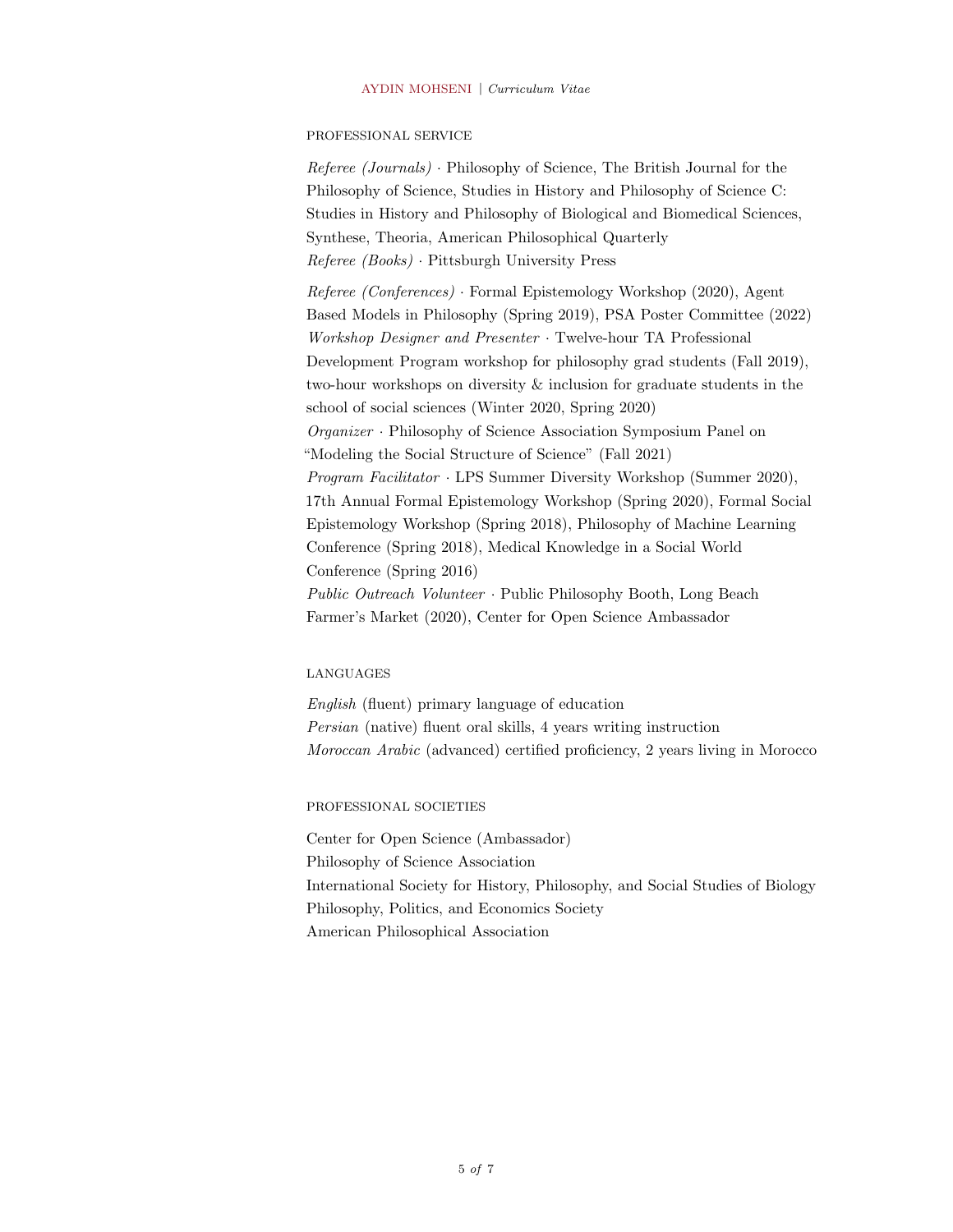#### COMMITTEE REFERENCES

## Dr. Cailin O'Connor

Associate Professor of Logic and Philosophy of Science University of California, Irvine cailino@uci.edu

## Dr. Simon Huttegger

Professor of Logic and Philosophy of Science University of California, Irvine shuttegg@uci.edu

## Dr. Brian Skryms

Distinguished Professor of Logic and Philosophy of Science University of California, Irvine bskyrms@uci.edu

## Dr. Kyle Stanford

Professor of Logic and Philosophy of Science University of California, Irvine stanford@uci.edu

EXTERNAL REFERENCES

#### Dr. Bert Baumgaertner

Associate Professor of Philosophy, Acting Chair of Politics and Philosophy University of Idaho bbaum@uidaho.edu

#### Dr. Daniel Mann (teaching reference)

Director of Grad Student & Postdoc Scholar Instructional Development University of California, Irvine dmann@uci.edu

#### Dr. Edouard Machery

Distinguished Professor of Philosophy University of Pittsburgh machery@pitt.edu

## Dr. Kevin Zollman

Professor of Philosophy and Social and Decision Sciences Carnegie Mellon University kzollman@andrew.cmu.edu